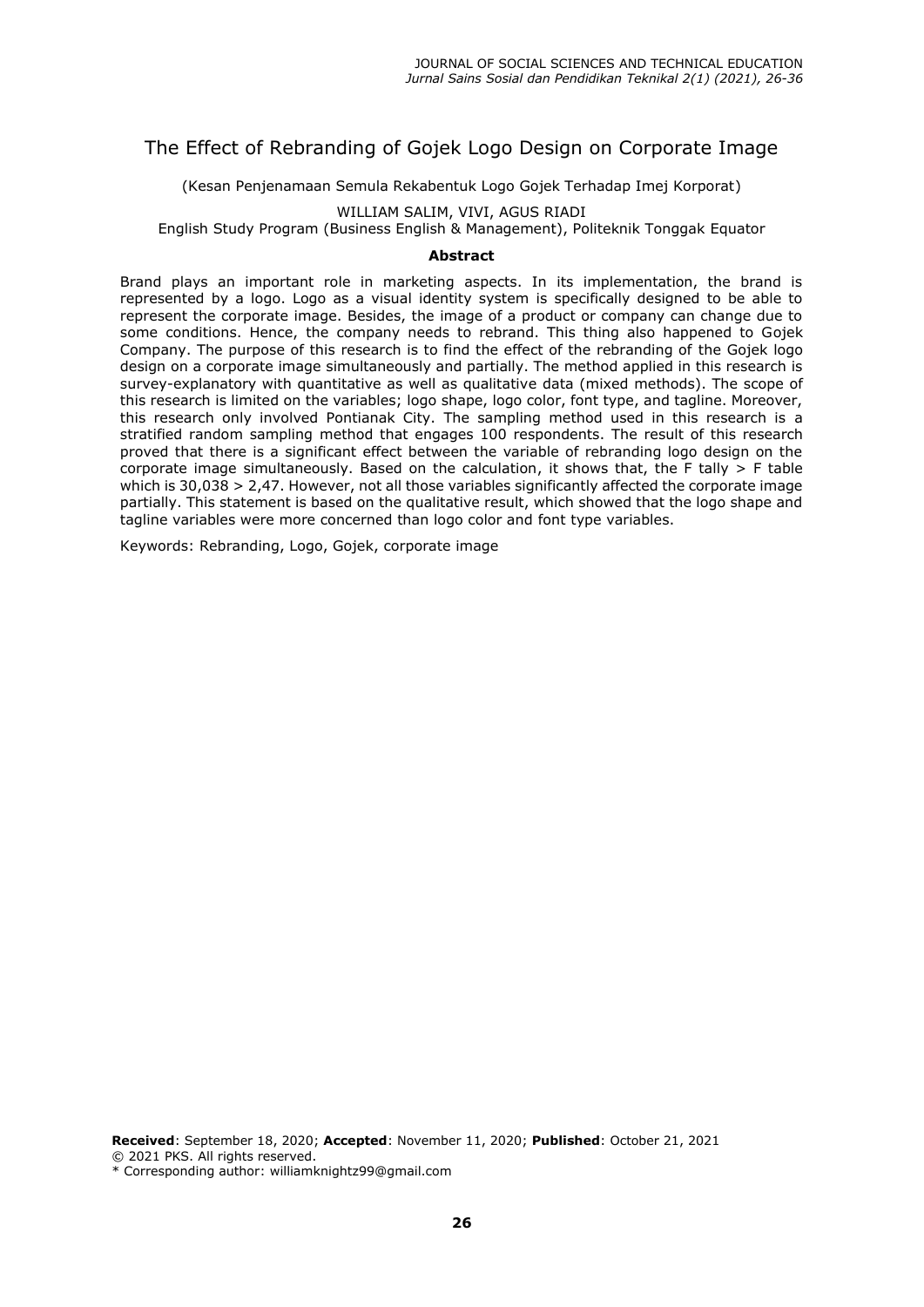# **INTRODUCTION**

Brand plays a crucial role in marketing aspects. Aaker (1991) explains that brand protect both the customer and the producer from competitors who would attempt to provide products that appear to be identical. A brand is formed by several elements. Tjiptono (2011) outlined, elements which formed the brand are tangible and intangible. Those elements are; name, URL (Uniform Resource Locators), logo, symbol, characters, spokespeople, tagline, jingles, packaging, and signage. On its implementation, a brand is often represented by a logo. Aaker (1991) explains that a brand has a function to identify and differentiate a product through logo, trademark, and packaging design. Hence, the function of the logo as an identifier is usually represented by logo since it is considered to be able to represent a company by its visualization that can be observed and distinguished from others.

In analogous, a logo seems like a face which represents a brand identity in tangible ways. Wheeler (2013) clarifies that a brand identity creates existence and a big idea with some purpose in it. Those things that make a logo uniquely designed to create a different impression, present the actualization, as well as the corporate image in it. Logo as an identification system plays an important role in building a good brand image. It is a tiring job in order to create a good logo since the corporate images should be considered in it.

Image is an important element that is maintained by every company. Referring to Kotler, Kartajaya, and Setiawan (2010), brand image is about sharing the emotional side of the company with customers. Eventually, it would create a memory or perception in customers' mindset through various experiences. Along with company development, a brand image of a product or company might change. It might happen due to changes in the company vision and mission, prospective in new market segments, reorganization or leadership shifting, mergers, and the emergence of negative perception in customers' mindset. As a result, in marketing aspects, there come rebranding as the solution to this problem.

Rebranding, according to Muzellec dan Lambkin (2006) means, renews the brand. Moreover, Mazwahid (2012) explains that rebranding is identical with changes of the logo of a brand. By a new logo, indirectly it indicates there are changes in the company, and it also changes the value of the brand. In fact, it also affects the corporate image.





Figure 1. The Changes of the Old Logo and New Logo of Gojek Company *Source: Gojek.com (2019)*

Gojek, a company which engaged in the technology of online transportation apps developed by PT. Aplikasi Karya Anak Bangsa was rebranded on 22 July 2019. Referring to Kompas (2019), Nadiem Anwar Makarim as the founder and CEO of Gojek said that the company did the rebranding since the company has developed a lot. Besides, Gojek already accommodated various services, for instance; goods sending service (GoSend), food delivery service, (GoFood), e-wallet service for payment (GoPay), etc.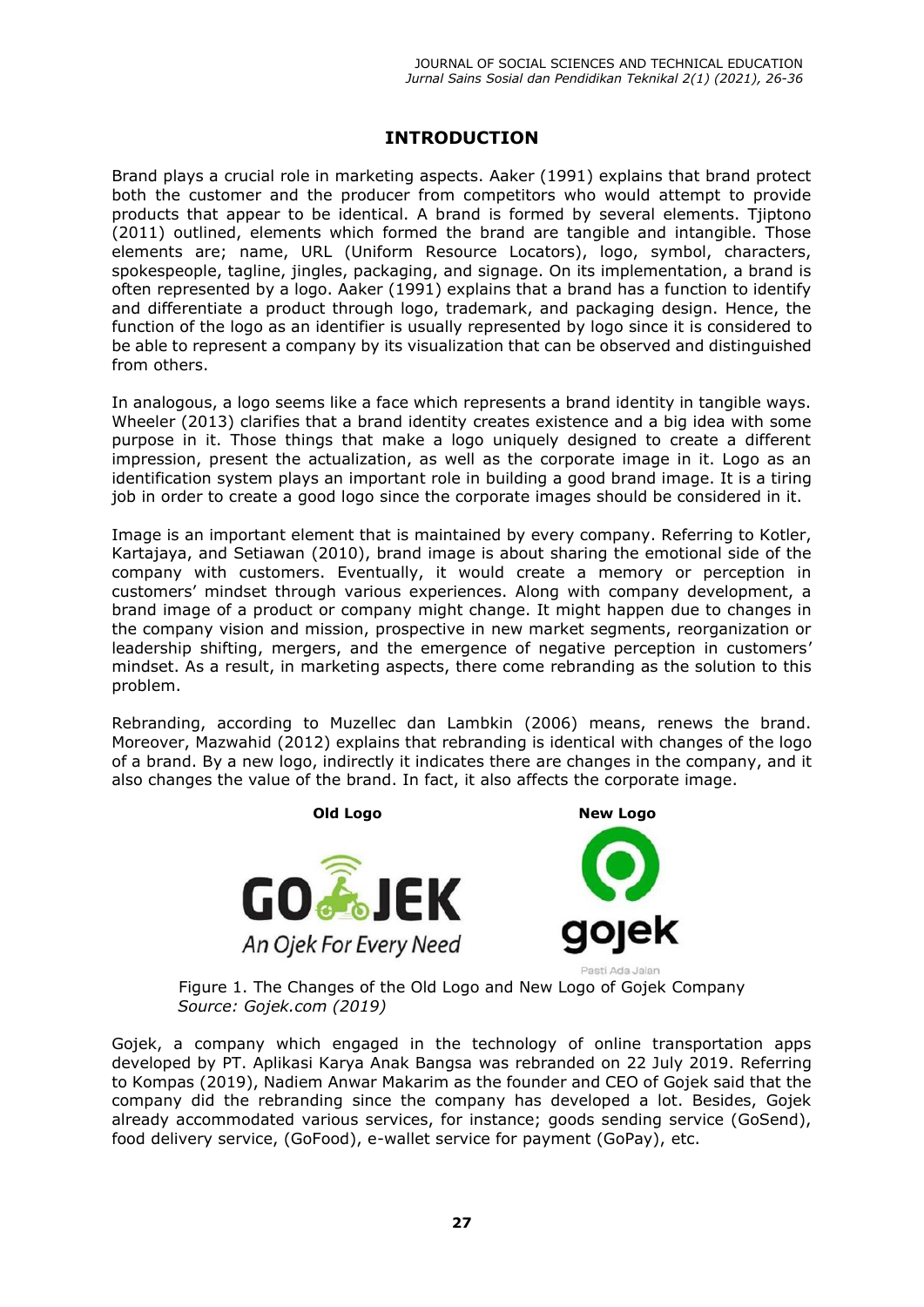

Indonesia in 2018 on First Quartile *Source: ecommerceiq.asia (2019)* 

Figure 2 shows the data of ride-hailing apps users in Indonesia in 2018 on the first quartile. Based on the data, the survey shows that the users of Gojek in 2018 reached out 56%. Despite its old image, Gojek already has a large number of users even before the company was rebranded. Therefore, after the company was rebranded, of course, it would affect the corporate image. It includes the corporate image in Pontianak City as one of the regions which have active users of company services. From the problems above, the purposes of this research were to find out the effect of the rebranding of Gojek logo design on corporate image, both simultaneously and partially and to find out the level of effectiveness of rebranding in improving the corporate image.

## **LITERATURE REVIEW**

In the analysis of this research, the writers used some references. The references used to explain about the theory of brand, rebranding, definition of a logo, kind of logo, and brand/corporate image. Here is the following explanation of each reference.

Aaker (1991) defined brand in the form as logo, trademark, as well as packaging design which used to identify a product or company. Besides, a brand protects both the customer and the producer from competitors who would attempt to provide products that appear to be identical. If there is a product or company that is created without a brand, the product or company will be easily imitated or claimed by the competitor.

Kartajaya (2010) clarified that a brand is a complex element, more than just a name, logo, or symbol. A brand is used to represent a product or a company. Moreover, a brand also gives a bonus value for a product or a company. Therefore, it makes a brand becomes an important part of marketing within the company.

According to Muzellec and Lambkin (2006), rebranding gives the perspective of identity changing in the organization and the aim in changing perception. Generally, rebranding is carried out by companies when dealing with five situations. Those situations are; 1) changes in the company vision and mission, 2) prospective in new market segments, 3) reorganization of leadership shifting, 4) mergers, and 5) the emergence of negative perception in customers mindset.

Referring to Moser (2008), the logo is a visual symbol which has been simplified to represent a product, service, or certain company. The logo is a shortcut to identify who speaks to them (customer). A logo could stimulate memory, opinion, rumor, or personal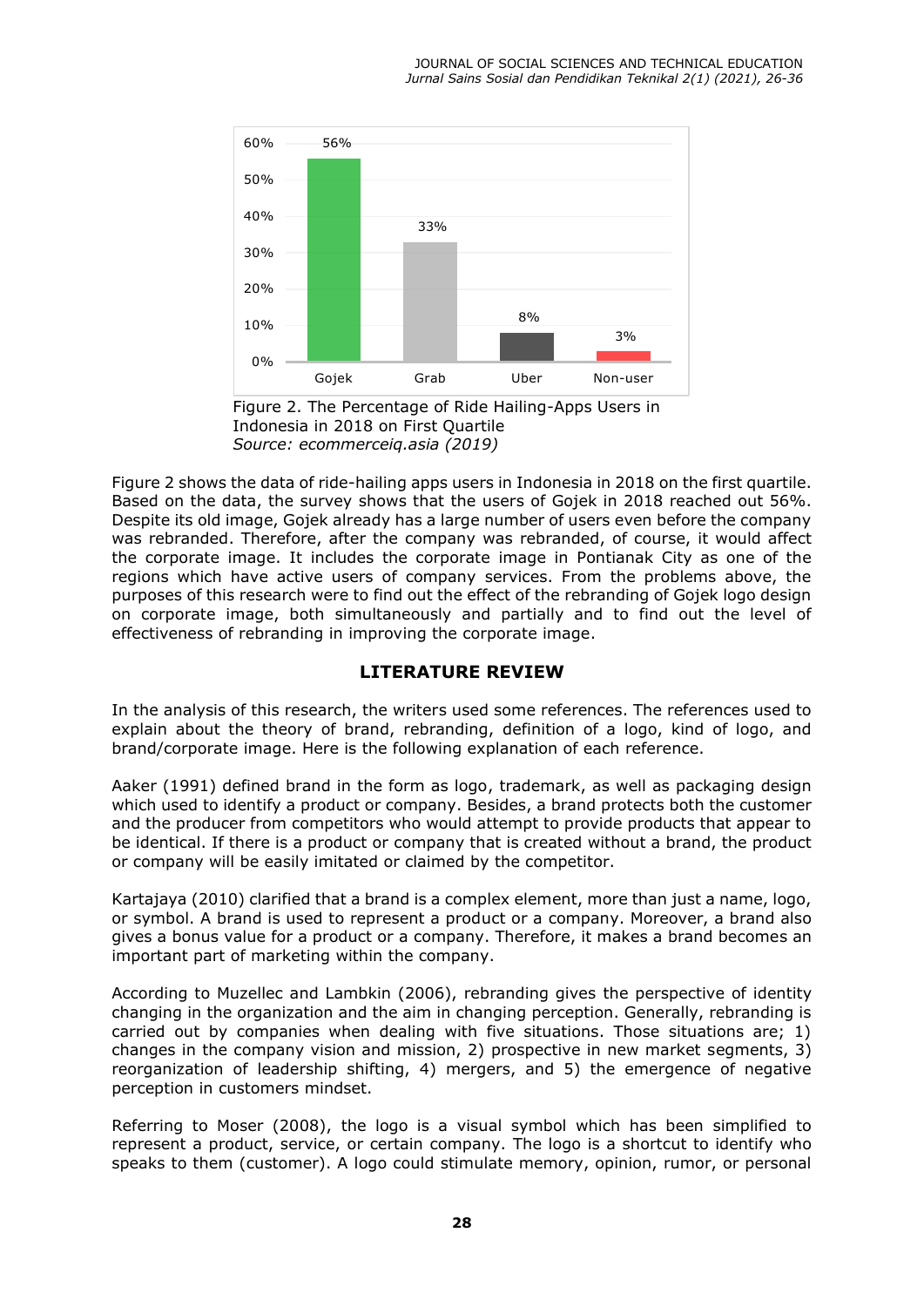experience with a brand (the company). Hence, it is important to understand the effective ways of communicating the logo.

Adams and Morioka (2004) mentioned that the logo is a shortcut to get recognized by people. Illustrating the logo as visual language as if it could speak and attract with its physical appearance. By the visual system that formed the logo, there is a message delivered by the company.

Wheeler (2013) categorized the logo in five types. All those logos have their plus and minus points in reflecting the company. Those logos are; 1) Word marks, 2) Letterforms, 3) Emblems, 4) Pictorial Marks, and 5) Abstract/Symbolic Marks.



Figure 3. Example of Word marks Logo *Source: Google Images (2019)* 







**UNIVISION** Unilever **COMMUNICATIONS INC.** Figure 4. Example of Letterforms Logo *Source: Google Images (2019)*





Figure 5. Example of Emblems Logo *Source: Google Images (2019)*





Figure 6. Example of Pictorial Marks *Source: Google Images (2019)* 



Figure 7. Example of abstract/symbolic marks *Source: Google Images (2019)*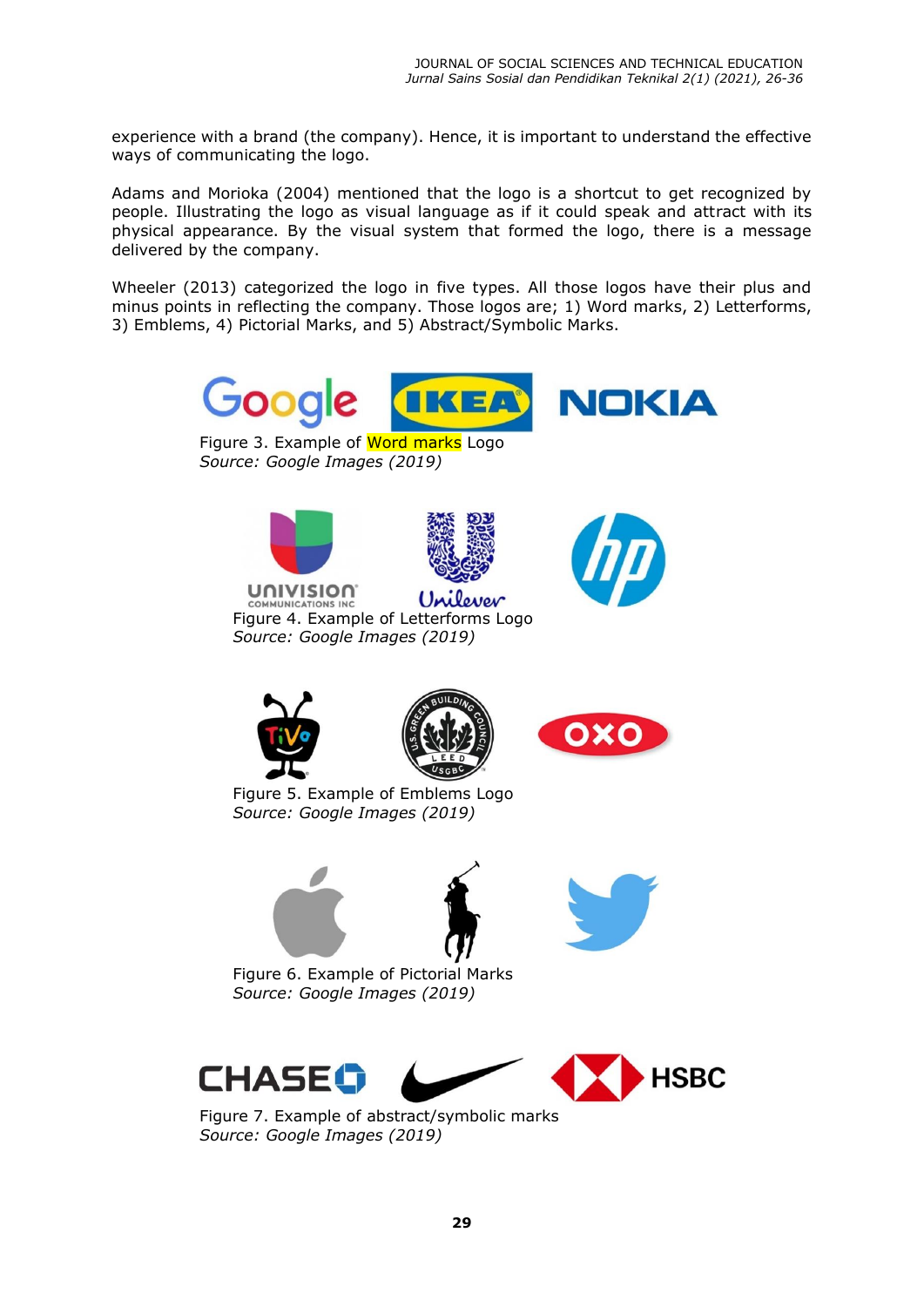Aaker (1991) explained the brand image as a set of ideas which are structured and carry meaning in it. Based on those instruments, the customers will give their perceptions. As a result, those perceptions would be reflected as the company brand/corporate image.

According to Keller (2013), the brand/corporate image is referred to a brand represented by the brand association. A brand/corporate image is created by the customers' perception; whether it is positive or negative perception. Consequently, all those elements which associated the brand/corporate image should be carefully designed.

#### Research Conceptual Model

The research was described in these conceptual frameworks below.



Figure 8. Conceptual frameworks

Based on the conceptual frameworks above, the writers formulated the hypothesis in this research in the following description:

- $H_1$  : There is a significant effect of the rebranding of Gojek logo design  $(X)$  on the corporate image (Y) simultaneously.
- $H_2$  : There is a significant effect of Gojek logo shape transformation  $(X_1)$  on the corporate image (Y) partially.
- $H_3$  : There is a significant effect of Gojek logo color transformation  $(X_2)$  on the corporate image (Y) partially.
- $H_4$  : There is a significant effect of Gojek font type transformation  $(X_3)$  on the corporate image (Y) partially.
- $H_5$  : There is a significant effect of Gojek tagline transformation ( $X_4$ ) on the corporate image (Y) partially.

## **METHODOLOGY**

This research was conducted in Pontianak City. The variables in this research were; 1) logo shape, 2) logo color, 3) font type, and 4) tagline. This research applied surveyexplanatory method with quantitative as well as qualitative data (mix methods). The data in this research was collected by the questionnaire distribution applied with stratified random sampling method, interview with two expert speakers, literature study (books, empirical journals, internet, and article as well) and documentation study.

In the questionnaire, there were four questions in each variable. The questionnaire distributed in this research applied the combination models which include a Likert Scale (1-strongly disagree to 5-strongly agree) and short answers to confirm the respondents' responses. In the interview section, there were seven questions asked to the interviewee. One of the interviews was audio recorded. Both of the interviews took approximately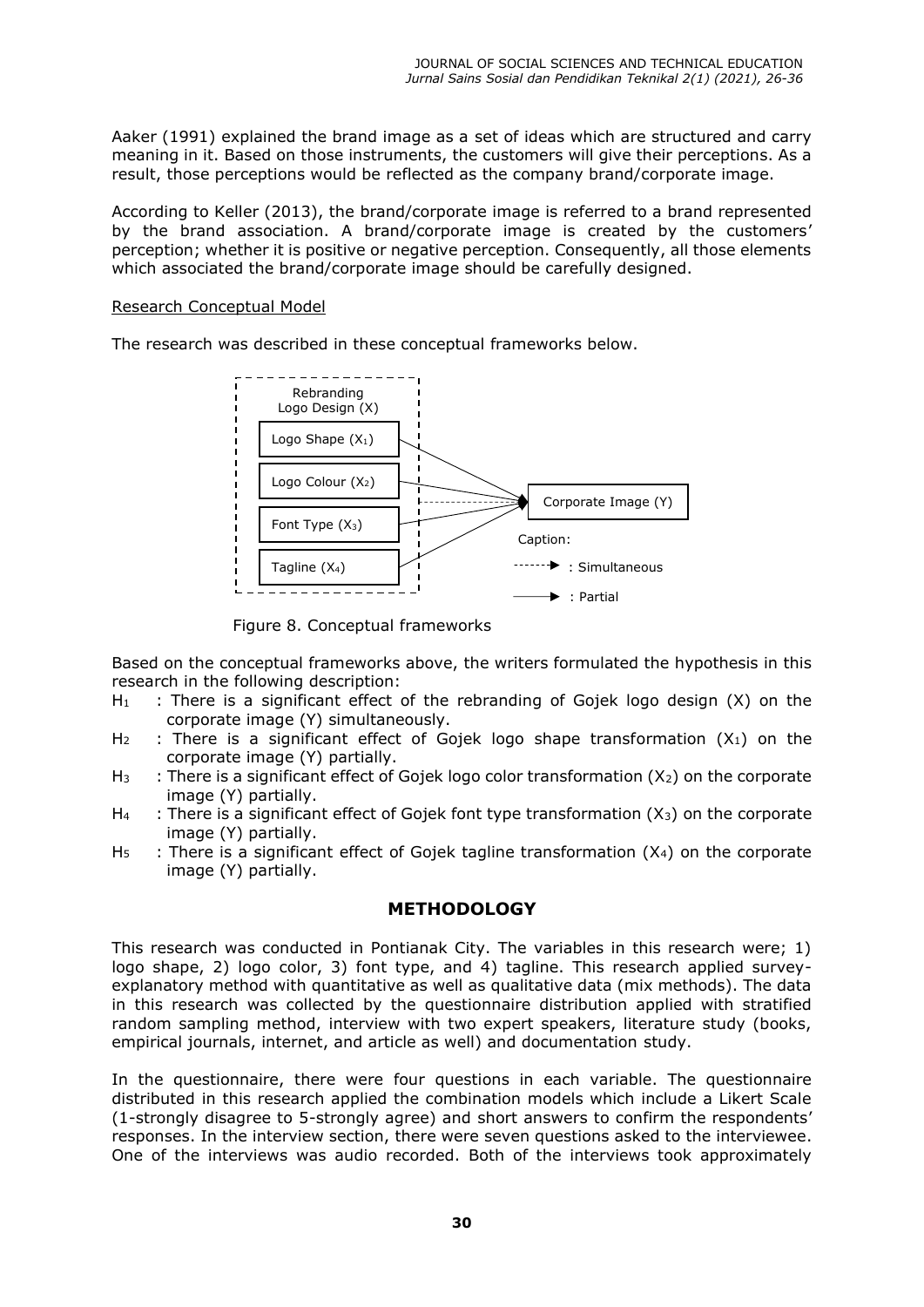twenty-five minutes. All the questions in both instruments were adapted from the empirical journal.

The population of this research were the users of Gojek Company services, and the sample was 100 respondents. In order to process the quantitative data, this research conducted the validity test, reliability test, and multiple linear regression analysis by SPSS Statistics version 25 program. In comparison, the qualitative data in this research conducted the credibility test, transferability test, dependability test, and conformability test.

### **RESULTS**

The first test carried out in this research was the multiple correlation test. Sujarweni (2015) explained that the correlation test is used to determine the level of significance between two variables. The correlation coefficient has a value from +1 until -1, which means:

- 1. The positive correlation (+) means; if the independent variable (X) increase, the dependent variable (Y) would increase as well and vice versa.
- 2. The negative correlation (-) means; if the independent variable (X) increase, the dependent variable (Y) would decrease and vice versa.

There was a guideline used to determine and interpret the correlation coefficient value, which were:

a.  $0,00 - 0,199$  = very weak

b.  $0.20 - 0.399$  = weak

- c.  $0,40 0,599$  = medium
- d.  $0,60 0,799 =$  strong
- e.  $0,80 1,000 =$  very strong

Table 1. The result of multiple correlation test

| Model |                  | R Square |      |                                                                                  |      |        |     |     |                  |
|-------|------------------|----------|------|----------------------------------------------------------------------------------|------|--------|-----|-----|------------------|
|       |                  |          |      | Adjusted Std. Error of <u>R Square<br/>R Square the Estimate Change</u> F Change |      |        | df1 | df2 | Sig. F<br>Change |
|       | 747 <sup>a</sup> | .558     | .540 | 2.032                                                                            | .558 | 30.038 |     |     | 000              |

Based on the result in Table 1, it showed that the R score is 0,747. Therefore, there was a strong relationship between the independent variables (logo shape, logo color, font type, and tagline) with the dependent variable (corporate image). The correlation was positive, which means, if the independent variable (X) increase, the dependent variable (Y) would increase as well and vice versa.

Thereafter, there was multiple linear regression analysis. According to Bahri (2018), the multiple linear regression analysis is used to define the relationship between the independent and dependent variables as well as to measure the intensity of the relation. The following table is the result of the test.

Table 2. The result of multiple linear regression analysis

|       |             |                             | $-$        |                                  |       |      |
|-------|-------------|-----------------------------|------------|----------------------------------|-------|------|
| Model |             | Unstandardized Coefficients |            | <b>Standardized Coefficients</b> |       |      |
|       |             | В                           | Std. Error | Beta                             |       | Sig. |
|       | (Constant)  | 2.568                       | 1.396      |                                  | 1.840 | .069 |
|       | Logo Shape  | .450                        | .099       | .513                             | 4.556 | .000 |
|       | Logo Colour | .013                        | .113       | .013                             | .111  | .912 |
|       | Font Type   | .148                        | .091       | .145                             | 1.632 | .106 |
|       | Tagline     | .215                        | .077       | .219                             | 2.775 | .007 |
|       |             |                             |            |                                  |       |      |

Based on the result in Table 2, the writer formulated the regression equation in this research which was, Y=2,568+0,450X1+0,013X2+0,148X3+0,215X4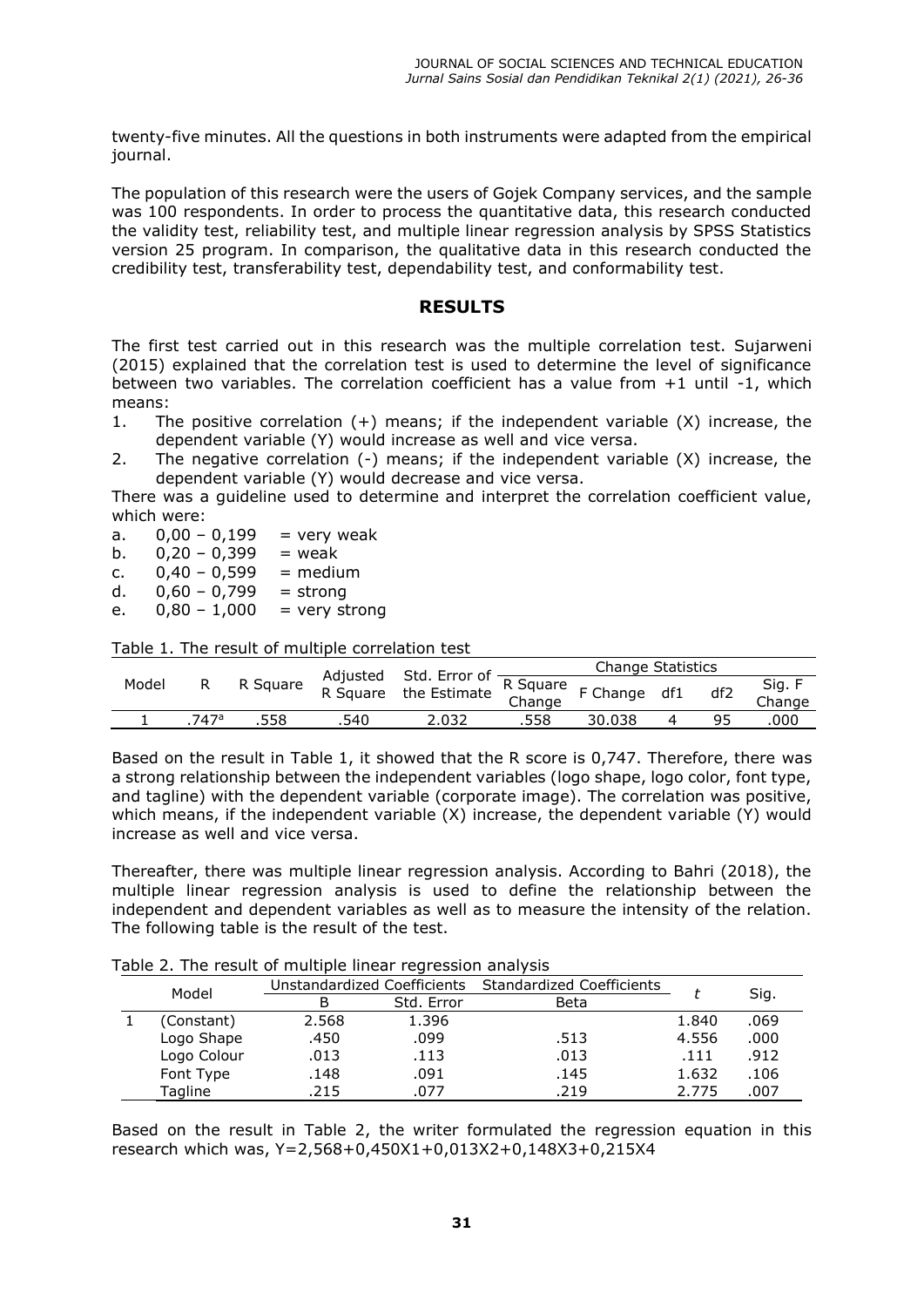This equation defined that there was a positive effect between the logo shape, logo color, font type, and tagline variables with corporate image. In other words, if each variable increased, then the corporate image would increase too.

In this research, there was also the F test (Fisher). Referring to Bahri (2018), the F test is used to find out the effect of the independent variable to the dependent variable simultaneously. The standard criteria in this test were:

1. If the F tally > F table then,  $H_0$  rejected and  $H_a$  accepted.

2. If the F tally  $\lt$  F table then, H<sub>0</sub> accepted and H<sub>a</sub> rejected.

Table 3. The result of F-test (Fisher)

|  | Model      | Sum of Squares | df | Mean Square |        | Sig.             |  |  |
|--|------------|----------------|----|-------------|--------|------------------|--|--|
|  | Regression | 495.884        |    | 123.971     | 30.038 | 000 <sup>b</sup> |  |  |
|  | Residual   | 392.076        | 95 | 4.127       |        |                  |  |  |
|  | Total      | 887.960        | 99 |             |        |                  |  |  |

a. Dependent Variable: Corporate Image

b. Predictors: (Constant), Tagline, Font Type, Logo Shape, Logo Colour

Based on the result of Table 3, it showed that the F tally was 30,038. As a result, it can be concluded that F tally  $>$  F table which was 30,038  $>$  2,47. Therefore, the hypothesis  $H_1$ , which was; there is a significant effect of the rebranding of Gojek logo design  $(X)$  on the corporate image (Y) simultaneously was accepted.

In this research, writers also applied the *t*-test. Bahri (2018) explained that the *t*-test is used to find out the effect of the independent variable to the dependent variable partially. The standard criteria in this test were:

1. If the  $t$  tally  $> t$  table then, H<sub>0</sub> rejected.

2. If the  $t$  tally  $lt$   $t$  table then,  $H_0$  accepted.

|  |             |       | Unstandardized Coefficients<br><b>Standardized Coefficients</b> |      |       | Sig. |
|--|-------------|-------|-----------------------------------------------------------------|------|-------|------|
|  | Model       |       |                                                                 |      |       |      |
|  |             | В     | Std. Error                                                      | Beta |       |      |
|  | (Constant)  | 2.568 | 1.396                                                           |      | 1.840 | .069 |
|  | Logo Shape  | .450  | .099                                                            | .513 | 4.556 | .000 |
|  | Logo Colour | .013  | .113                                                            | .013 | .111  | .912 |
|  | Font Type   | .148  | .091                                                            | .145 | 1.632 | .106 |
|  | Tagline     | .215  | .077                                                            | .219 | 2.775 | .007 |

a. Dependent Variable: Corporate Image

Based on the result in Table 4, there were some conclusions that can be drawn which were:

- 1. The result of the logo shape variable  $(X_1)$  shows that the *t* tally > *t* table which was  $4.556 > 1.985$ . Therefore, the hypothesis H<sub>2</sub>: There is a significant effect of Gojek logo shape transformation  $(X_1)$  on the corporate image  $(Y)$  partially was accepted.
- 2. The result of the logo color variable  $(X_2)$  shows that the *t* tally  $\lt t$  table which was  $0,111 < 1,985$ . Therefore, the hypothesis H<sub>3</sub>: There is a significant effect of Gojek logo color transformation  $(X_2)$  on the corporate image  $(Y)$  partially was rejected.
- 3. The result of the font type variable  $(X_3)$  shows that the *t* tally  $\lt t$  table which was  $1,632 < 1,985$ . Therefore, the hypothesis H<sub>4</sub>: There is a significant effect of Gojek font type transformation  $(X_3)$  on the corporate image  $(Y)$  partially was rejected.
- 4. The result of the tagline variable  $(X_4)$  shows that the *t* tally > *t* table which was  $2.775 > 1.985$ . Therefore, the hypothesis H<sub>5</sub>: There is a significant effect of Gojek tagline transformation (X4) on the corporate image (Y) partially was accepted.

The writers also observed the new Gojek Company logo. Based on the result of observation, the writers found that the new logo was designed by Gojek Company Design Team. The new Gojek logo is called, 'Solv' which adapted from the English word, solve. The tagline also changed from 'An Ojek For Every Need' to be, 'Pasti Ada Jalan' that can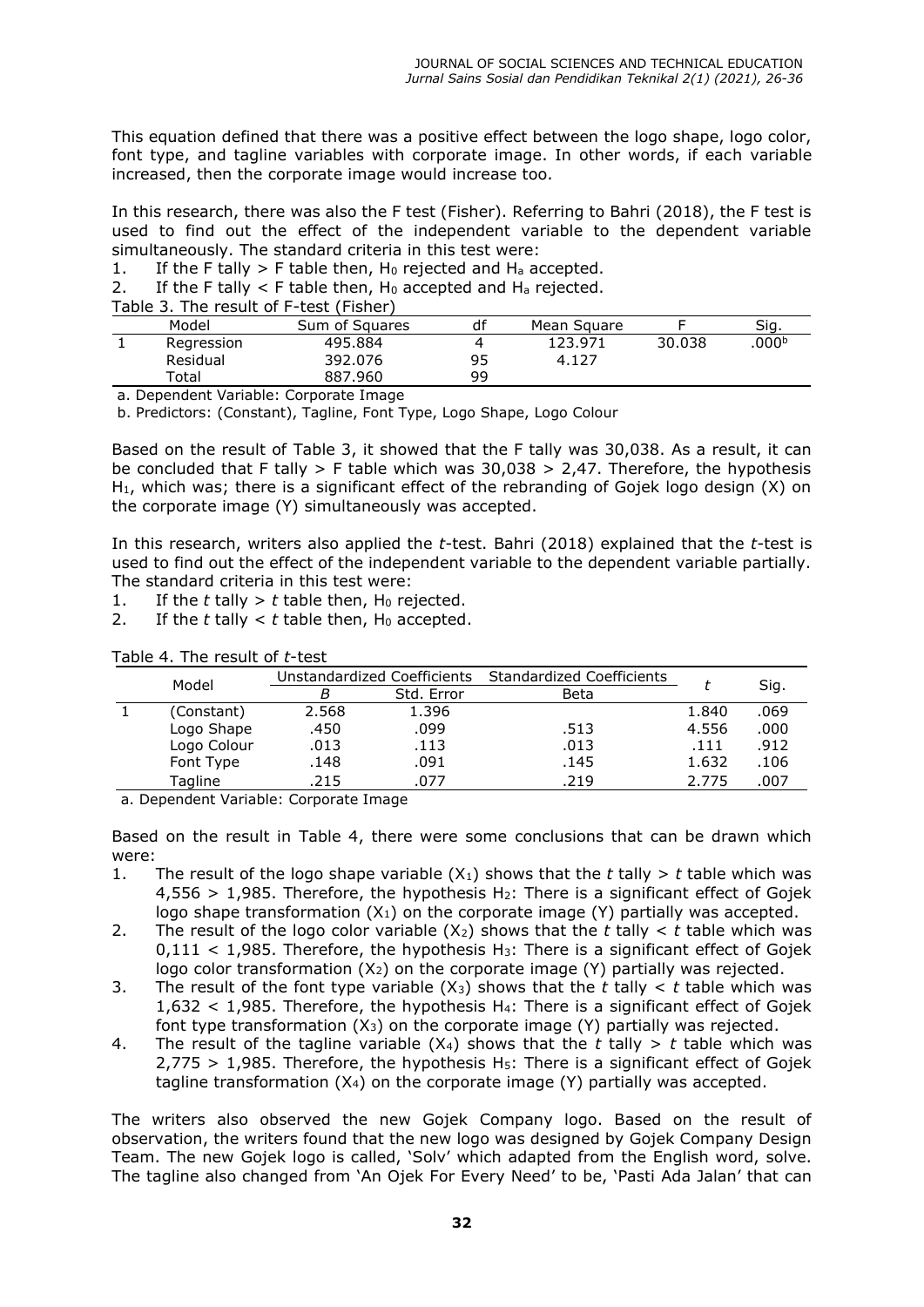be translated as 'There is Always a Way'. The new logo could be categorized as abstract/symbolic marks logo because the logo carried the company big idea; however, it is interpreted in an abstract form. Through a video uploaded by Gojek Indonesia (2019) on YouTube, the concepts of Solv were:

- 1. Power Button; to identify the company mission, which is to empower people to live with free-distraction.
- 2. Search Icon; to find a solution for every problem with the company.
- 3. Map Pin; the company always be there when it needed.
- 4. Gojek Driver; as a tribute to Gojek driver-partners who are always ready to serve.
- 5. Motorcycle Wheel; interpret the beginning of Gojek Company which engaged in the technology of online transportation apps (part of the old logo).



Figure 9. The Interpretation of 'Solv' A New Gojek Company Logo *Source: YouTube – Gojek Indonesia (2019)*

The new logo was composed of logo mark and logotype. In the observation, the writers found that the logo mark of Gojek Company was designed with Golden Ratio Technique. The golden ratio technique is usually applied by a graphic designer to create a proportional logo. Besides, the Gojek Company Design Team did not contrive the logotype; however, it used a font which already made before and the design team only customize the 'j' letter (the dot on j letter is omitted). The typeface/name of the font used by the company was Maison Neue.



**ABCDEFGHIJKLMN OPQRSTUVWXYZÀÅ** abcdefghijklmnopq rstuvwxyzàåéî&123 4567890(\$£€.,!?)

Figure 10. The Gojek Logo mark and Logotype *Source: Processed Data and Google Images (2019)*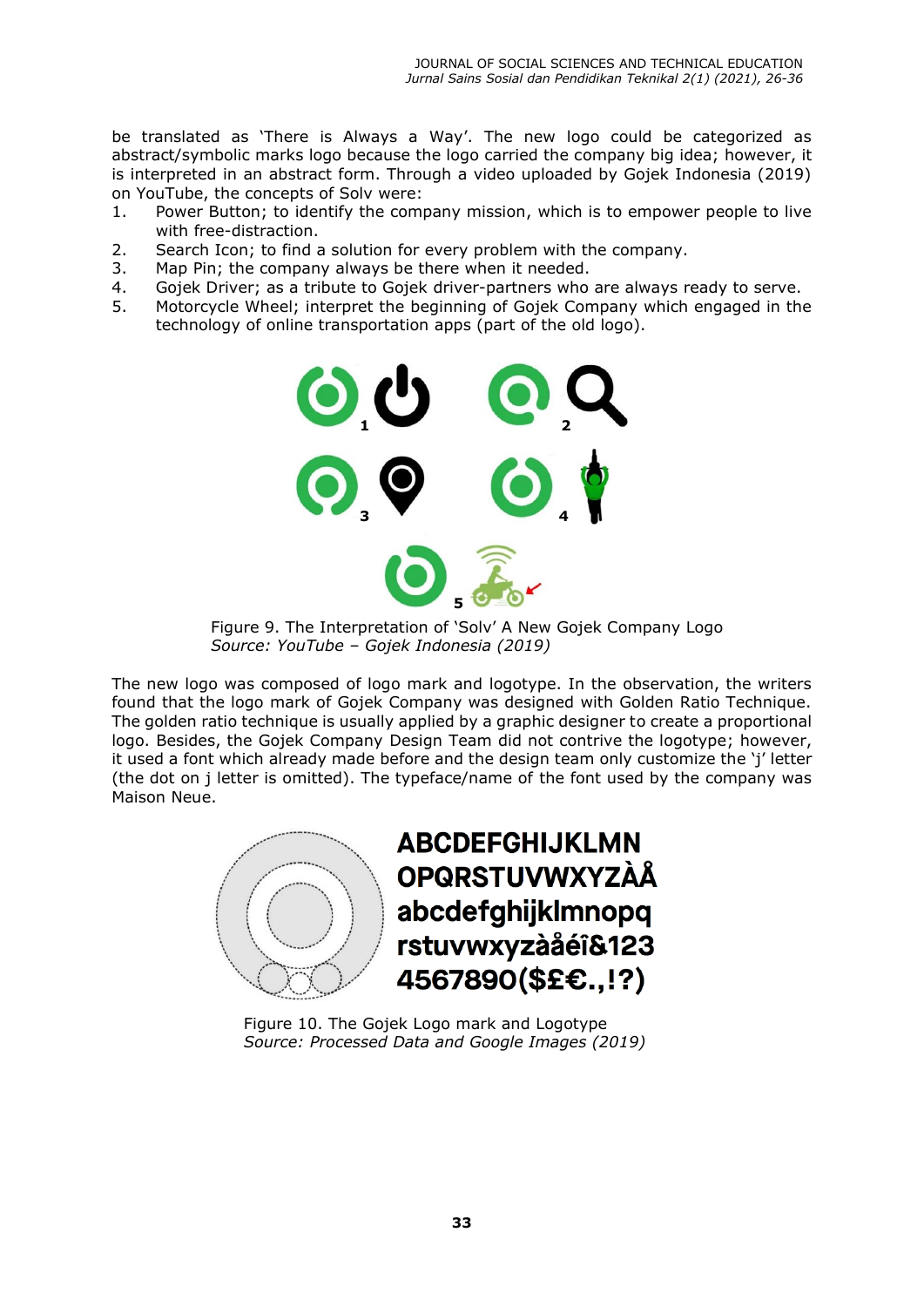At first glance, there was no difference between the color of the old and new logo. However, based on the observation, the writers found that the level of contrast in both Gojek Company logo was different. Here is the preview of the result of the observation below.



Figure 11. Analysis of the color scheme of Gojek company old logo *Source: Processed Data (2019)* 



Figure 12. Analysis of the color scheme of Gojek company new logo *Source: Processed Data (2019)*

In this research, the writers also interviewed two experts in graphic design, especially in logo designing. Based on the interview result, both of the informants stated that the rebranding conducted by the Gojek Company was well done. Whether in logo shape, logo color, font type, or tagline transformation was well created to be a complex identity system that visualizes the corporate image.

According to the informants, the logo shape of the new logo has a philosophy meaning that represented the company. The transition of new logo color was based on the consideration that the company did not lose its identity. Besides, the font type used in the new logo is adapted from the personality of Indonesian people which was down to earth. Moreover, the new tagline also adjusted the shifting of company core value which was to become a solution to every problem. In spite of the well-made logo, in the result of quantitative research in the t-test showed that not all of those variables gave a significant effect on corporate image partially.

There were some error factors that affected the customers and people in identifying the new logo. Those factors were the lack of customers' knowledge regarding the philosophy of the company logo and the short transition of customer experience. In addition, the respondents also thought that the renewal in a logo did not mean that it would increase the customer trust/loyalty; thus, would create a good corporate image. There were factors such as service quality as well as relationship management that stimulate the customers' experience. Those things also play a role in creating the corporate image through the perception in the customer mind.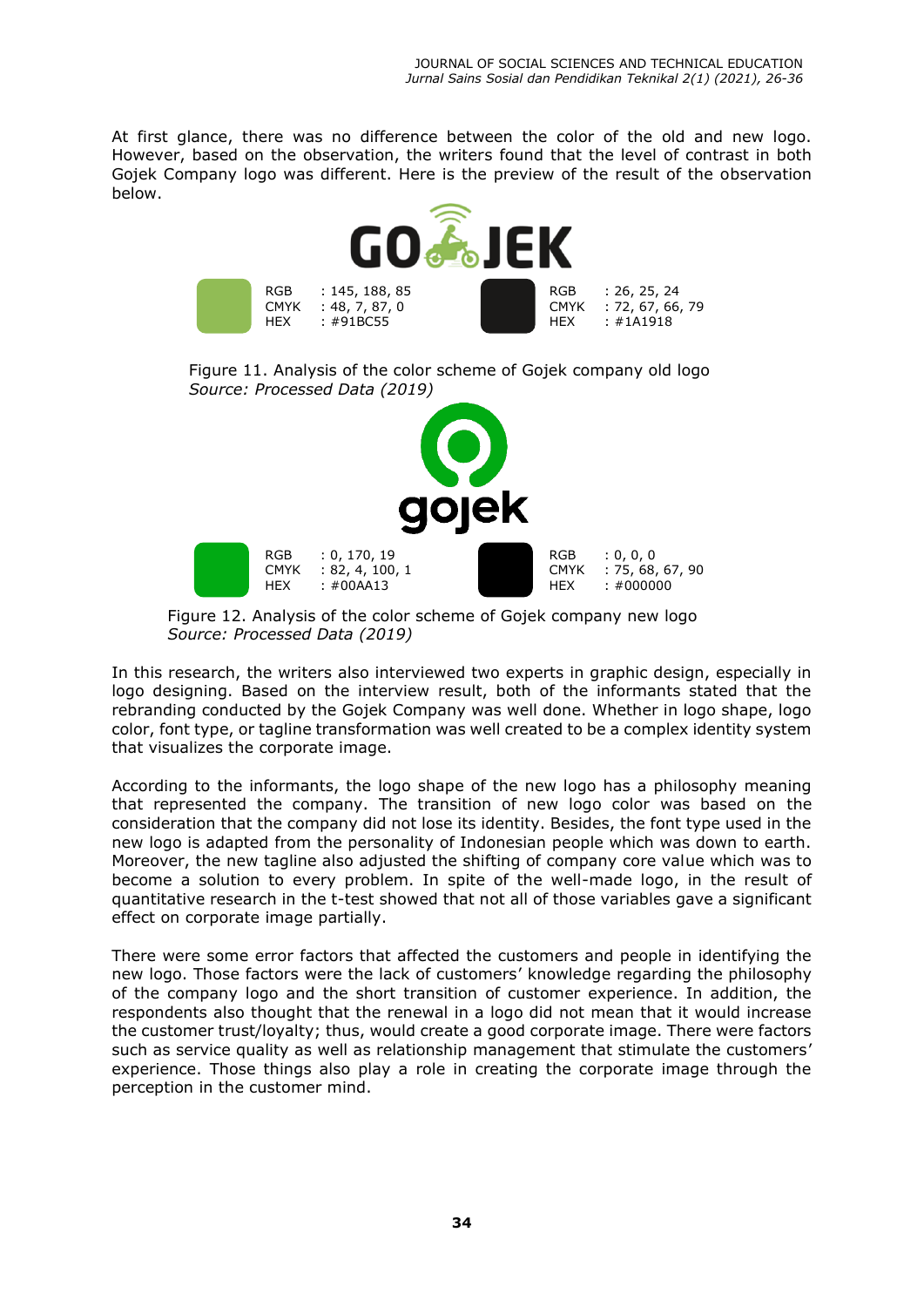# **CONCLUSION**

The conclusion of this research based on the result of the analysis were:

- 1. The new Gojek logo is called, 'Solv' which adapted from the English word, solve. This logo was designed by Gojek Company Design Team. The new logo has five philosophical meaning which was; Power Button, Search Icon, Map Pin, Gojek Driver, and Motorcycle Wheel.
- 2. The result of F test (Fisher) showed that the F tally  $>$  F table, which was 30,038  $>$ 2,47. Therefore, the hypothesis  $(H_1)$  in this research was accepted. In other words, there was a significant effect between logo shape, logo color, font type, and tagline on the corporate image simultaneously.
- 3. The result of t-test showed that the logo shape  $(X_1)$  and tagline  $(X_4)$  variables were significantly be affected the Gojek Corporate Image partially. It was proved by the result of the analysis which was; the result of t tally  $(4,556) > t$  table  $(1,985)$  for logo shape variable and t tally  $(2,775)$  > t table  $(1,985)$  for tagline variable. Therefore, the hypothesis  $(H<sub>2</sub>)$  and  $(H<sub>5</sub>)$  in this research were accepted. In other words, there was a significant effect between logo shape and tagline on corporate image partially.
- 4. The result of t-test showed that the logo color  $(X_2)$  and font type  $(X_3)$  variables were not significantly affected the Gojek Corporate Image partially. It was proved by the result of the analysis which was; the result of t tally  $(0,111) < t$  table  $(1,985)$  for logo color variable and t tally  $(1,632)$  < t table  $(1,985)$  for font type variable. Therefore, the hypothesis  $(H_3)$  and  $(H_4)$  in this research were rejected. In other words, there were no significant effect between logo color and font type on corporate image partially.
- 5. Based on the result of qualitative research, it can be concluded that those four elements of the rebranding of Gojek logo design affected the corporate image. Based on the result in this research, the logo shape and tagline variables were significantly affected the corporate image because of the recognizable changes. Both of those elements were represented the corporate image in a more complex way. On the other side, the logo color and font type variables have only a little change, which made as if it did not give a special impression that could affect the corporate image. Consequently, both of those variables mostly were not being highlighted/recognized by customers and people in Pontianak City.
- 6. Based on the result of the interview, the writers found that there were some factors which affected the Gojek Corporate Image apart from the model of variables in this research. Those factors were; the lack of customers knowledge regarding the philosophy of company logo, the short transition of customer experience, the quality of service provided by the company, and the relationship management between company to customers.

The writers also provide several suggestions in regard of this research findings, they are:

- 1. The transformation of logo color and font type in Gojek new logo were not significantly affected the Gojek Corporate Image. Associating those issues with error factors outside the research model; the company should introduce and educate people in Pontianak City about the company rebranding. Things that can be done were, provide the official explanation via social media or even the Gojek apps of the Green color application in the logo as well as the lowercase font style in the logo.
- 2. The company should maintain its corporate image not only from the visual identity system. But also, maintaining the relationship between the company with partners and customers.
- 3. The writers hope that other researchers can develop this research by using other variable models such as, service quality and relationship management. Therefore, it might provide further findings of other things that also affect the corporate image.